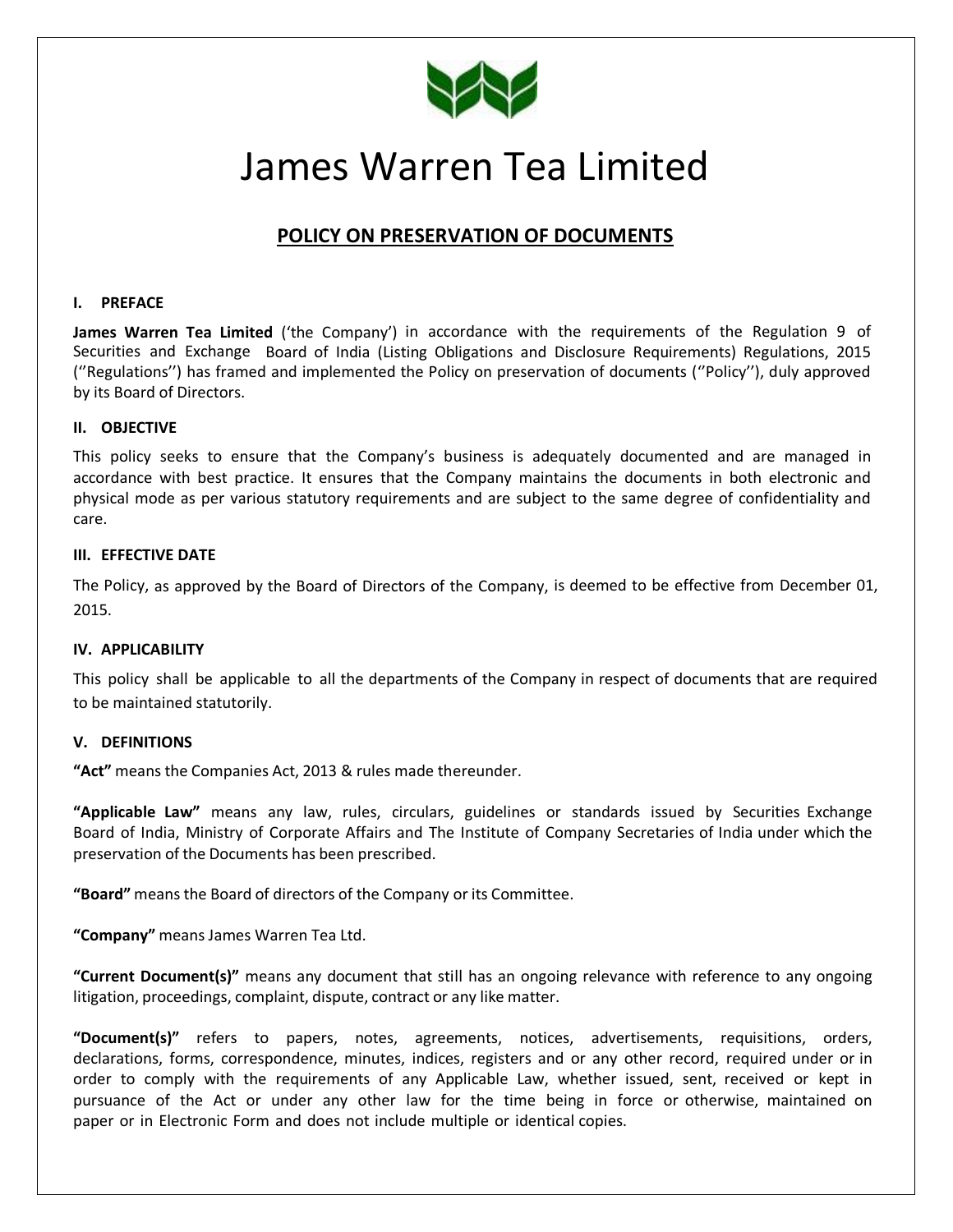**"Electronic Record(s)"** means the electronic record as defined under section 2 (1)(t) of the Information Technology Act, 2000.

**"Electronic Form"** means any contemporaneous electronic device such as computer, laptop, compact disc, floppy disc, space on electronic cloud, or any other form of storage and retrieval device, considered feasible, whether the same is in possession or control of the Company or otherwise the Company has control over access to it.

**"Maintenance"** means keeping Documents, either physically or in Electronic Form.

**"Preservation"** means to keep in good order and to prevent from being altered, damaged or destroyed.

**"Regulations"** means the Securities Exchange Board of India (Listing Obligations and Disclosure Requirements) Regulations, 2015 (LODR).

The words and phrases used in this Policy and not defined here shall derive their meaning from the Applicable Laws.

#### **VI. CLASSIFICATION**

Based upon the recommendations of the management, the Board of Directors have classified the following documents to be retained and preserved as tabulated hereunder, in the manner detailed under Annexure I:

|     | <b>Particulars</b>                                                     | Category |
|-----|------------------------------------------------------------------------|----------|
| No. |                                                                        |          |
|     | Documents that needs to be preserved permanently                       | Type A   |
|     | Documents that may be preserved for a period of 08 years or more after | Type B   |
|     | completion of the relevant transactions                                |          |
|     | Other documents which may be preserved for less than 08 years          | Type C   |

The documents concerning other routine matters & having substantial long-lasting consequences shall be preserved by all concerned as may be decided by the respective divisional CFO/CEO and/or the Departmental Heads of the Company based upon usefulness and necessity.

#### **VII. MODE OF PERSERVATION & RESPONSIBILITY**

The Documents may be preserved in physical form or electronic form. The preservation of Documents should be such as to ensure that there is no tampering, alteration, destruction or anything which endangers the content, authenticity, utility or accessibility of the Documents.

The divisional CFO/CEO and the Departmental Heads of the Company shall be responsible for maintenance of the documents in their respective division/department taking into account this policy prescribing the minimum period for maintenance of documents and shall take decision to preserve or destroy documents pertaining to their division/department keeping in view ongoing or anticipated litigation(s), if any.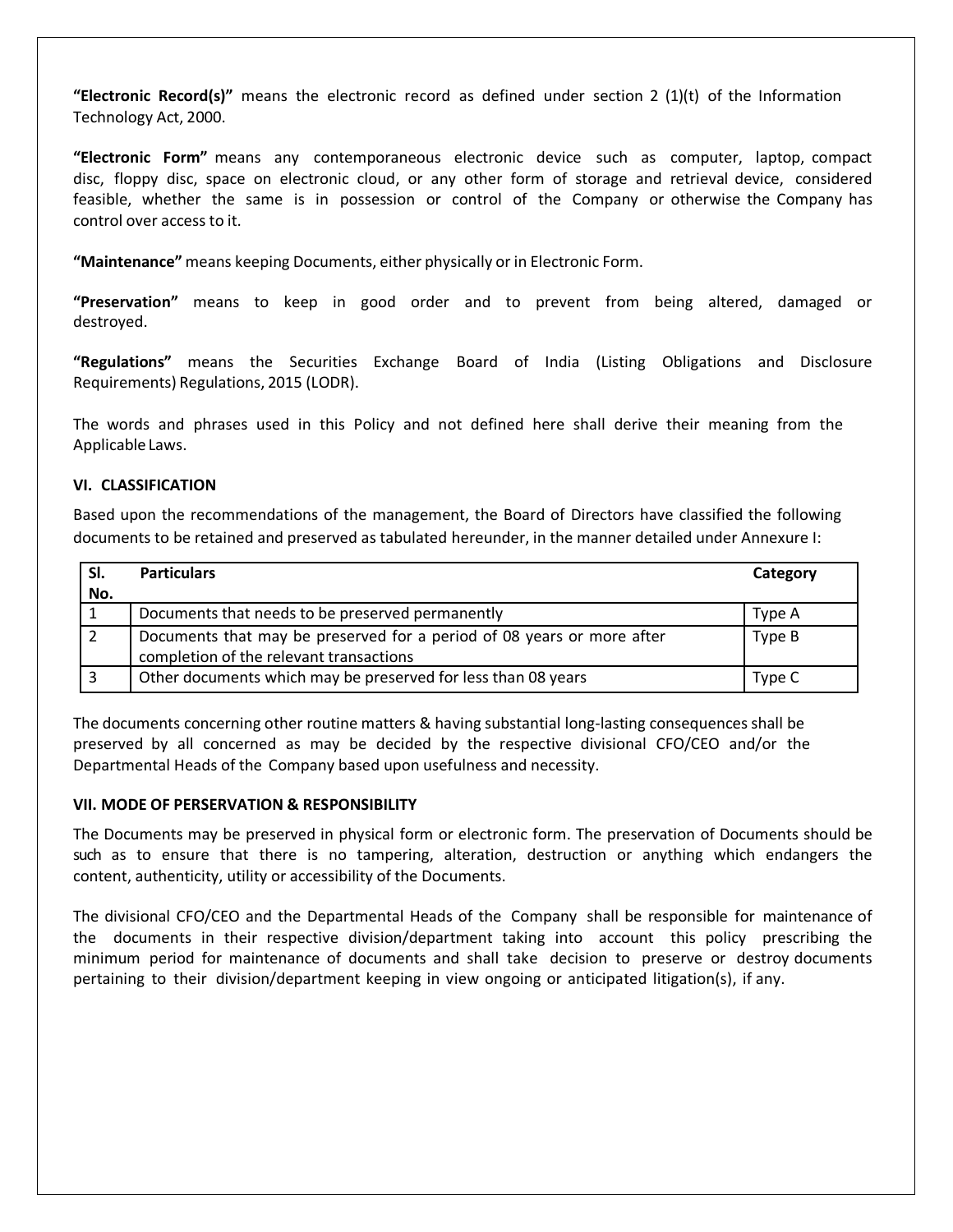#### **Annexure I**

## **a. Accounts, Finance & taxation recordsincluding Annual Financialstatement**

| <b>Record Type</b>                                                                                                                                                                                          | <b>Retention Period</b>                | <b>Document</b><br><b>Type</b> |
|-------------------------------------------------------------------------------------------------------------------------------------------------------------------------------------------------------------|----------------------------------------|--------------------------------|
| Books of Accounts including work papers and other documents<br>related to the audit including Tax and Vat Audit, Accounts<br>Payable/Receivable ledgers, General Ledger, Annual Plans and<br><b>Budgets</b> | 8 years                                | Type B                         |
| <b>Investment Records</b>                                                                                                                                                                                   | Permanent                              | Type A                         |
| Fixed Asset Register with supporting Purchase Orders and Bills for<br>fixed assets addition                                                                                                                 | 8 years                                | Type B                         |
| Payroll TDS, PF, ESI return and challans applicable on payroll                                                                                                                                              | 8 years                                | Type B                         |
| Treasury documents - Credit approvals from bank                                                                                                                                                             | Permanent                              | Type A                         |
| Bank Account passbook or statement, Bank Reconciliation<br>Statement and Letter of Credit Documents                                                                                                         | 8 years                                | Type B                         |
| <b>Bank Guarantees</b>                                                                                                                                                                                      | Till the expiry of the<br>claim period | Type B/Type C                  |
| Tax Litigation documents                                                                                                                                                                                    | Permanent                              | Type A                         |
| Import/Export Documentation                                                                                                                                                                                 | 8 years                                | Type B                         |
| Excise Tax / Service tax/VAT records/returns                                                                                                                                                                | 8 years                                | Type B                         |
| Payroll Tax records                                                                                                                                                                                         | 8 years                                | Type B                         |
| Consignment Note/ Proof of Delivery                                                                                                                                                                         | 6 years                                | Type C                         |

### **b. Corporate Secretarial Records**

| <b>Record Type</b>                                                                   | <b>Retention Period</b>                                                                               | <b>Document</b>  |
|--------------------------------------------------------------------------------------|-------------------------------------------------------------------------------------------------------|------------------|
|                                                                                      |                                                                                                       | <b>Type</b>      |
| Certificate of Incorporation/ Certificate of Change of Name                          | Permanent                                                                                             | Type A           |
| Memorandum and Articles of Association                                               | Permanent                                                                                             | Type A           |
| <b>Certificate to Commence Business</b>                                              | Permanent                                                                                             | Type A           |
| Minute Books                                                                         | Permanent                                                                                             | Type A           |
| Notice/Agenda and other related papers                                               | 8 Years                                                                                               | Type B           |
| Register of Postal Ballot and Scrutinizer Report and<br>Office copies of the notices | Until the resolution<br>has been<br>implemented or for<br>a period of 10 Years,<br>whichever is later | Type B           |
| <b>Register of Allotments</b>                                                        | 8 Years                                                                                               | Type B           |
| Register of Investments in securities not held in the<br>name of the Company         | Permanent                                                                                             | Type A           |
| Register of Buy-back of Securities                                                   | 8 Years                                                                                               | Type B           |
| <b>Register of Charges</b>                                                           | Permanent                                                                                             | Type A           |
| <b>Register and Index of Members</b>                                                 | Permanent                                                                                             | Type A           |
| Register and Index of Debenture holder/ Foreign Register of<br>Debenture holders     | 15 Years from<br>the date of<br>redemption of<br>debentures                                           | Type B           |
| Foreign Register of Members                                                          | Preserved until<br>discontinued                                                                       | Type B/Type<br>C |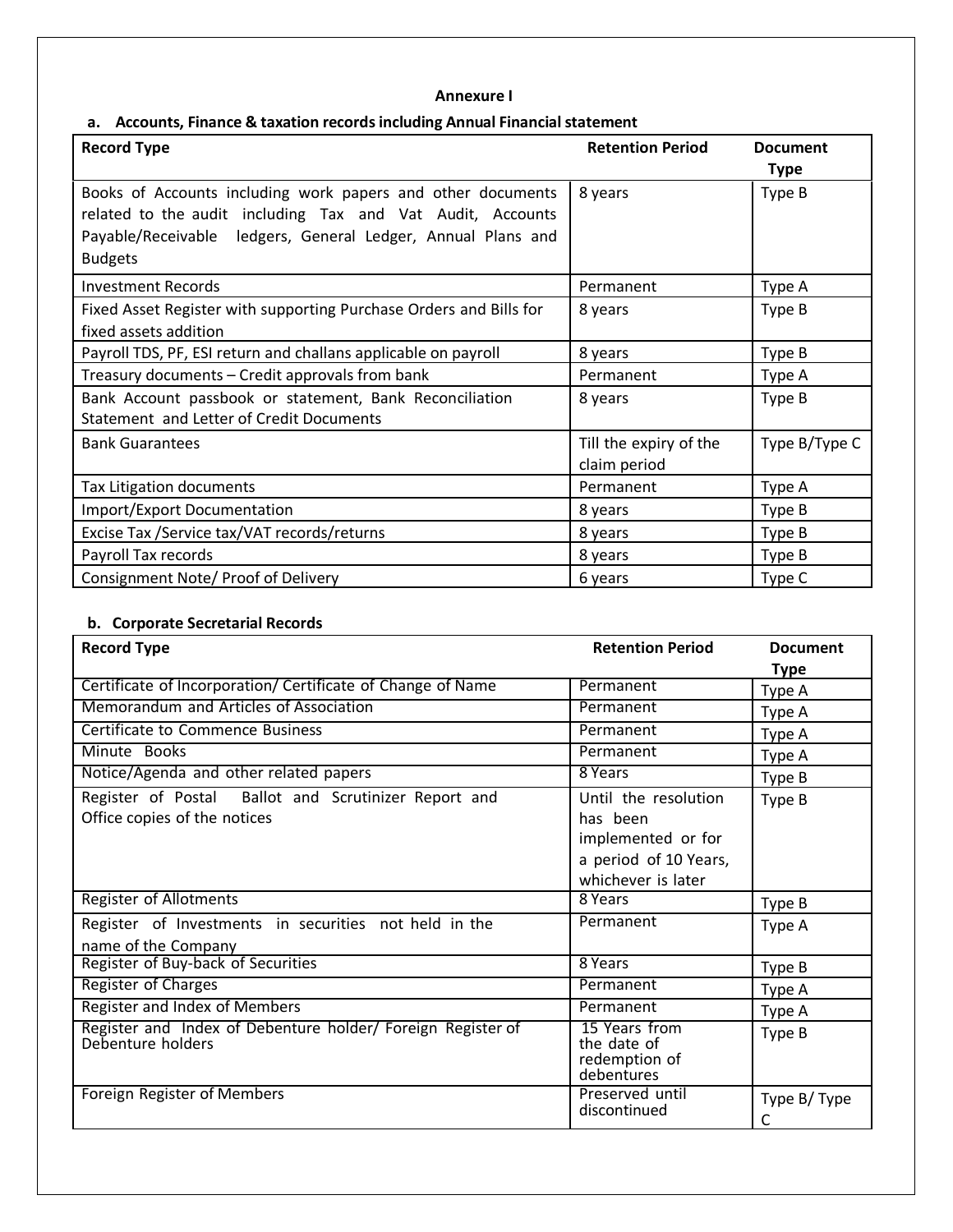| Foreign Register of Debenture-holders                                                                                                  | 8 Years from the date<br>of redemption of<br>debentures                          | Type B        |
|----------------------------------------------------------------------------------------------------------------------------------------|----------------------------------------------------------------------------------|---------------|
| Register of renewed and duplicate share certificates                                                                                   | Permanent                                                                        | Type A        |
| Register of contracts in which Directors are interested                                                                                | Permanent                                                                        | Type A        |
| Register of Directors, Managing Director, Manager and<br>Secretary                                                                     | Permanent                                                                        | Type A        |
| Register of Directors' Shareholding                                                                                                    | Permanent                                                                        | Type A        |
| Disclosures / Notices by a Director of his interest                                                                                    | 8 years from the end of<br>the financial year to<br>which it relates             | Type B        |
| All books and documents relating to the issue of share certificates,<br>including the blank forms of share certificates                | 30 years and in<br>disputed cases, shall be<br>preserved permanently             | Type A/Type B |
| All certificates surrendered to a Company shall immediately be<br>defaced by stamping or printing the word "cancelled" in bold letters | After the expiry of 3<br>years from the date on<br>which they are<br>surrendered | Type C        |
| Register of Inter-Corporate Loans and investments                                                                                      | Permanent                                                                        | Type A        |
| <b>Register of Deposits</b>                                                                                                            | 8 Years                                                                          | Type B        |
| Register of payment of Dividend                                                                                                        | 8 Years                                                                          | Type B        |
| Dividend reconciliation statement                                                                                                      | Preserved as long as                                                             | Type B/Type   |
|                                                                                                                                        | any                                                                              | C             |
| Register of Directors' Attendance                                                                                                      | 8 Years                                                                          | Type B        |
| <b>Register of Proxies</b>                                                                                                             | 8 Years                                                                          | Type B        |
| Register of linspection                                                                                                                | 8 Years                                                                          | Type B        |
| Register of Investments (other than securities not held in the<br>name of the Company)                                                 | Permanent                                                                        | Type A        |
| Register of transfer of shares                                                                                                         | Permanent                                                                        | Type A        |
| Register of Transmission of Shares                                                                                                     | Permanent                                                                        | Type A        |
| Register of Employees Stock Option                                                                                                     | 15 years                                                                         |               |
| Register in Respect of SEBI (Substantial Acquisition of<br>Shares and Takeovers) Regulations, 2011                                     | Permanent                                                                        | Type A        |
| Register in Respect of SEBI (Prohibition of Insider<br>Trading) Regulations, 2015                                                      | Permanent                                                                        | Type A        |
| Annual Return                                                                                                                          | 8 Years                                                                          | Type B        |
| ROC/Stock Exchange filings in physical & electronic form                                                                               | 5 years                                                                          | Type C        |
| Annual Reports                                                                                                                         | Permanent                                                                        | Type A        |
| Records on CSR Projects undertaken and progress thereon                                                                                | Permanent                                                                        | Type A        |

#### **c. Legal & Insurance Records**

| <b>Record Type</b>                                 | <b>Retention Period</b>                   | <b>Document</b>         |
|----------------------------------------------------|-------------------------------------------|-------------------------|
|                                                    |                                           | Type                    |
| License and Permits, and other statutory approvals | Permanent or till<br>the date of validity | Type A/Type<br>B/Type C |
| Legal Memoranda and Opinions                       | 3 years after the                         | Type C                  |
|                                                    | closure of the matter                     |                         |
| Litigation files/court orders                      | permanent                                 | Type A                  |
| Trade Mark and related correspondence              | Permanent                                 | Type A                  |
| Claim Files etc.                                   | 8 years                                   | Type B                  |